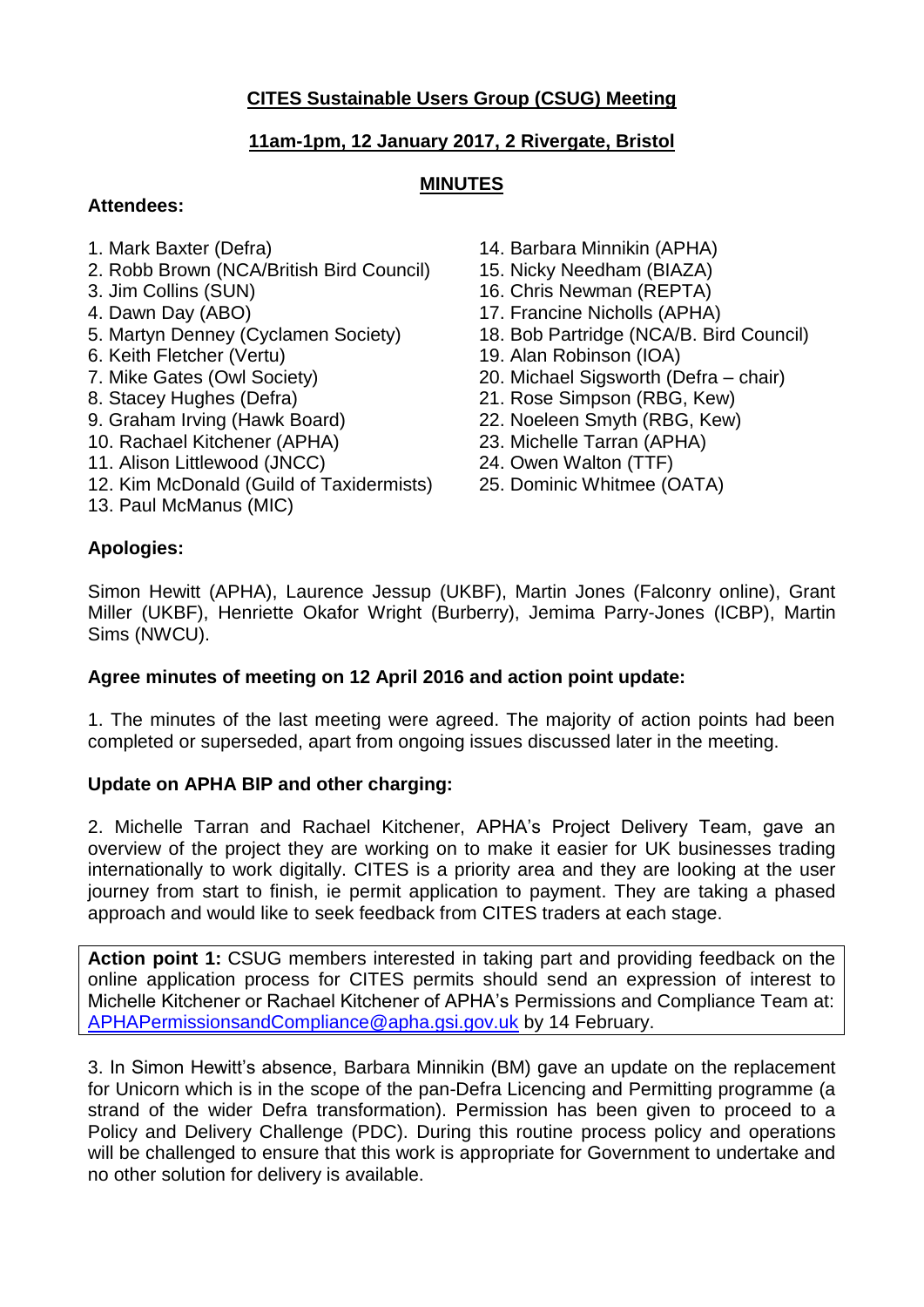The PDC should take place before the end of this financial year. Once through this stage, work will enter an intensive 'Discovery stage' which will involve engagement with policy, stakeholders and end users to ensure that all requirements are captured.

4. Dominic Whitmee (DW) asked APHA about charging and to think again about introducing out-of-hours charging as he stated that the additional cost was unjustified and not business-friendly. APHA is putting up a submission to Ministers on this.

[**Update:** *APHA's charging team have advised that following the outcome of elections in Scotland and Wales during 2016 they have worked with officials in both countries to provide briefings to their respective ministers. This will culminate in their seeking permission from Defra Ministers to publish the formal Consultation Response but at present it remains unpublished.* 

*Proposed BIP fee changes: APHA's position remains unchanged from its preferred option as set out in the 2015 consultation. This will be its recommendation to Ministers. It would not be appropriate to anticipate their views until the current round of briefings is concluded. In view of the time needed to clear, approve and lay statutory instruments, the earliest any changes could come into effect, if approved, would be April 2017.*

*Out of Hours charges: The proposals reflect current working arrangements in APHA. The team are not aware of any current plans to change Out of Hours coverage at BIPs but transformational change is key to many of the aims and objectives set out in Defra's Single Departmental Plan and Strategy to 2020. In support of this, APHA continues to look at new and more efficient ways of working and the Agency has already gone through significant operational change in this regard. Where fees and charges apply for APHA services, any savings arising from lower operating costs from different ways of working would be passed on to service users as part of a future review of fees.*]

### **Changes to CITES Appendices with effect from 2 January 2017:**

5. Michael Sigsworth (MS) explained that the amendments to the Appendices (ie species listings) agreed at CoP17 entered into force on 2 January. Implementing these presented a number of challenges, not least because of the delay in updating the Annexes of the EU Regulations. The corresponding amendments to the EU Regulations are expected in early to mid-February. This leaves the problem of how to deal with trade in newly-listed species in the interim. Without relevant domestic legislation, the UK has no legal basis to issue permits in respect of these species. MS wanted to better understand the impact and scale of this. [**Update:** *the EU Annexes were published on 1 February and entered into force on 4 February 2017*.]

6. Paul McManus (PM) advised that trade in musical instruments is worth £500m a year. Guitar sales constitute 24% of that, with approximately 900,000 guitars sold in the UK p/a. Nearly all guitar fretboards are made of rosewood. PM expressed concern for the hundreds of small businesses selling 50-100 guitars a year, some of which could go out of business without being able to trade in rosewood while the EU Annexes are being updated. MS and BM were committed to working with traders to try to find a workaround to this. BM was looking for information on what volumes of permit applications for species added to the Appendices at CoP17 to help anticipate the impact on her team. APHA are arranging a one-day training seminar to the industry to introduce businesses to the EU Wildlife Trade Regulations to help them comply with CITES requirements.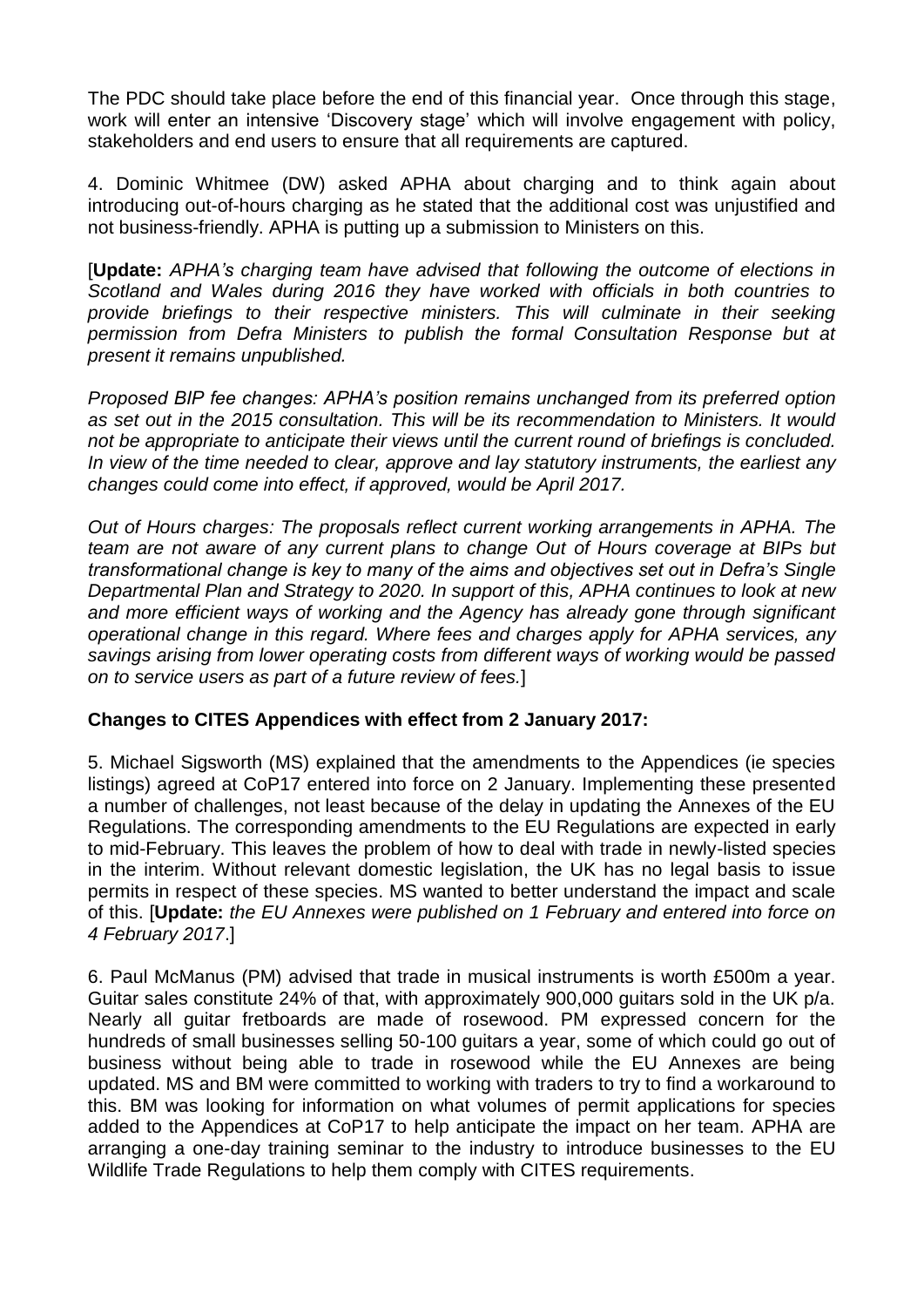7. DW asked whether APHA could take a pragmatic approach and process permit applications in advance of the EU Annexes being updated. BM advised that APHA could accept applications and carry out the necessary checks but not issue permits.

**Action point 2:** BM to work with her team to prepare to process applications as quickly as possible once the EU Annexes are updated.

8. Kim McDonald (KM) considered it easier if all Dalbergia rosewoods were listed in Annex A, not just *Dalbergia nigra*. Noeleen Smyth (NS) explained that there is a chemical test to distinguish *Dalbergia nigra* from other rosewoods. This can be carried out by RBG, Kew.

9. DW queried the power of UK Border Force (UKBF) to inspect export permits for specimens of species not yet included in the EU Annexes.

### **Action point 3:** Defra (MS) and APHA (BM) to follow this up with UKBF.

10. Chris Newman (CN) asked how breeders of species added to Appendix I at CoP17 without first being included in Appendix II eg *Lygodactylus williamsi* (turquoise dwarf gecko)*,* would be able to show that the animals had been legally acquired, and link that to an individual, unmarked specimen. He noted that these geckos breed well in captivity and, without being traded, would die out in the pet trade. MS advised that proof of legal acquisition would be decided on a case-by-case basis, depending on the individual circumstances. CN advised that many keepers do not have relevant documentation. He anticipated similar documentation problems for *Shinisaurus crocodilurus* (Chinese crocodile lizards) and African grey parrots uplisted at CoP17 from Appendix II to I. Alison Littlewood (AL) explained that there was an EU working group looking for solutions to implementing the African grey listing; this species was considered to present unique implementation problems because of its longevity and abundance in captivity.

11. Jim Collins (JC) suggested that APHA adopt the pragmatic solution previously taken in respect of Kaiser's spotted newts that went straight to Appendix I (and EU equivalent Annex A) in 2010 after CoP15. He reported that, in that case, it was accepted that all animals already in the UK prior to the listing were here legally and permits were issued accordingly.

**Action point 4:** CSUG members to provide BM with estimates of volumes of African grey parrots needing to be rehomed in the UK, or being held in sanctuaries/rescue centres, and similarly for any other species added to Appendix I at CoP17. This will help APHA anticipate the number of permit applications. Anyone with constructive feedback for processing applications going forward should email APHA.

**Action point 5:** MS and BM to revisit the handling of the Kaiser newt listing and consider adopting a similar approach, if appropriate.

### **Proposal to tighten UK ivory trade controls:**

12. MS advised that Defra's 12-week ivory consultation on its proposal to ban the sale of ivory less than 70 years old as of March 2017 was planned to be launched by the end of January. The consultation will include an open question about whether the proposal should go further. Although it will not include mention of specific exemptions, Defra will be open to suggestions, for example, a *de minimis* rule for musical instruments where ivory is a small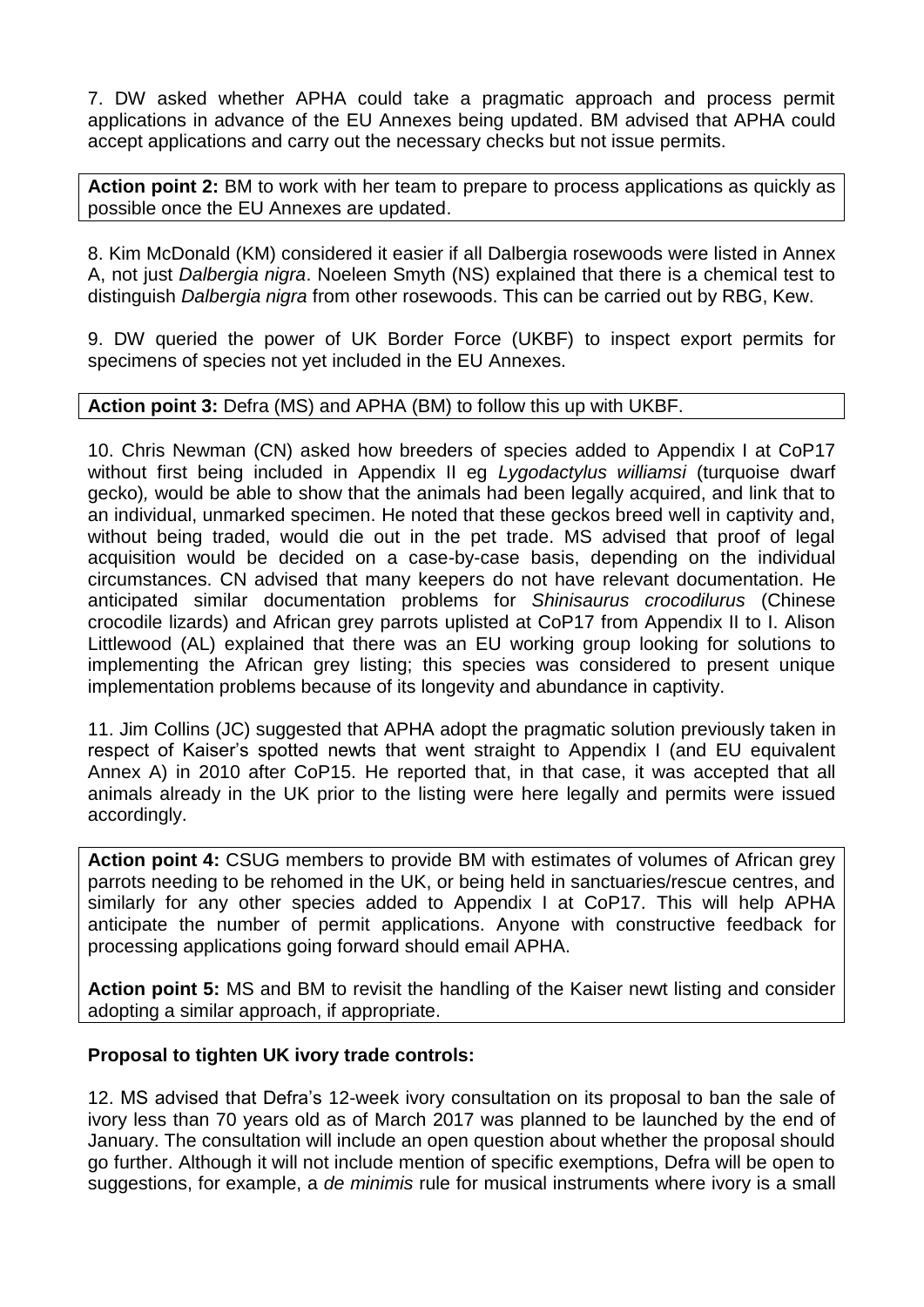part of a much larger item. He encouraged CSUG members with views to take part in the consultation.

13. KM expressed concern about the difficulty in proving the age of ivory, irrespective of where the cut-off point was. He was interested to know where valuable ivory items could be tested to establish their age, or whether they were from African or Asian elephants (for export to the USA). In view of the cost of carbon-dating, it would not be suitable for cheaper ivory trinkets. MS agreed that carbon-dating was not the wider solution; it was more a question of proving credible documentation. He confirmed that these conversations were ongoing in Defra. Again, these were important points to feed into the consultation.

**Action point 6:** Stacey Hughes (SH) to include details of the consultation publication with the minutes. [**Update:** *The weblink is not yet available – to be forwarded separately*.]

## **Implications of Brexit for the CITES Regulations:**

14. MS stated that after Article 50 is triggered, the Great Repeal Bill will be put before Parliament. This will remove the European Communities Act 1972, which gives effect to all EU law in Britain, so that EU legislation will no longer apply from the date on which the UK formally leaves the EU. All existing EU law will be transposed into domestic legislation. Parliament will then be able to amend and/or improve any legislation; however, there will be a large amount to look at and it will be a long process. Defra is considering whether a direct transposition of the EU Wildlife Trade Regulations will work with minimal, essential amendments only to ensure its operability. All legislation will be reviewed at a later stage when further amendments will be considered. DW suggested that some minimal effort changes could be made when transposing the Wildlife Trade Regulations which could result in some quick wins, for example on controls on internal trade.

**Action point 7:** Defra to keep CSUG members in the loop on transposition of the EU Wildlife Trade Regulations into UK law.

### **EU Illegal Wildlife Trade event on 8 February, including proposals for a positive list approach:**

15. MS gave some background to this event, arranged by the European Commission to take stock of progress since publication of the EU Action Plan against Wildlife Trafficking, endorsed by the Council in June 2016. CN, DW and UKBF are attending. DW welcomed engagement of the business sector; OATA planned to carry out its own investigation into illegal wildlife trade (IWT) and report on its findings. He opposed additional regulatory restrictions, stating that these were disproportionate, unjustified and would impact on those following the rules but would not tackle IWT. MS advised that there was no discussion within Government of supporting positive lists.

### **Action point 8:** MS/SH to forward CN a copy of the agenda. **Completed.**

**Action point 9:** MS invited CN and DW to provide feedback on how useful they found the event.

### **COTES update, including civil sanctions regime and ports of entry:**

16. MS explained that the COTES review was on hold pending the outcome of the UK's ivory consultation as any changes to tighten UK controls would be implemented via the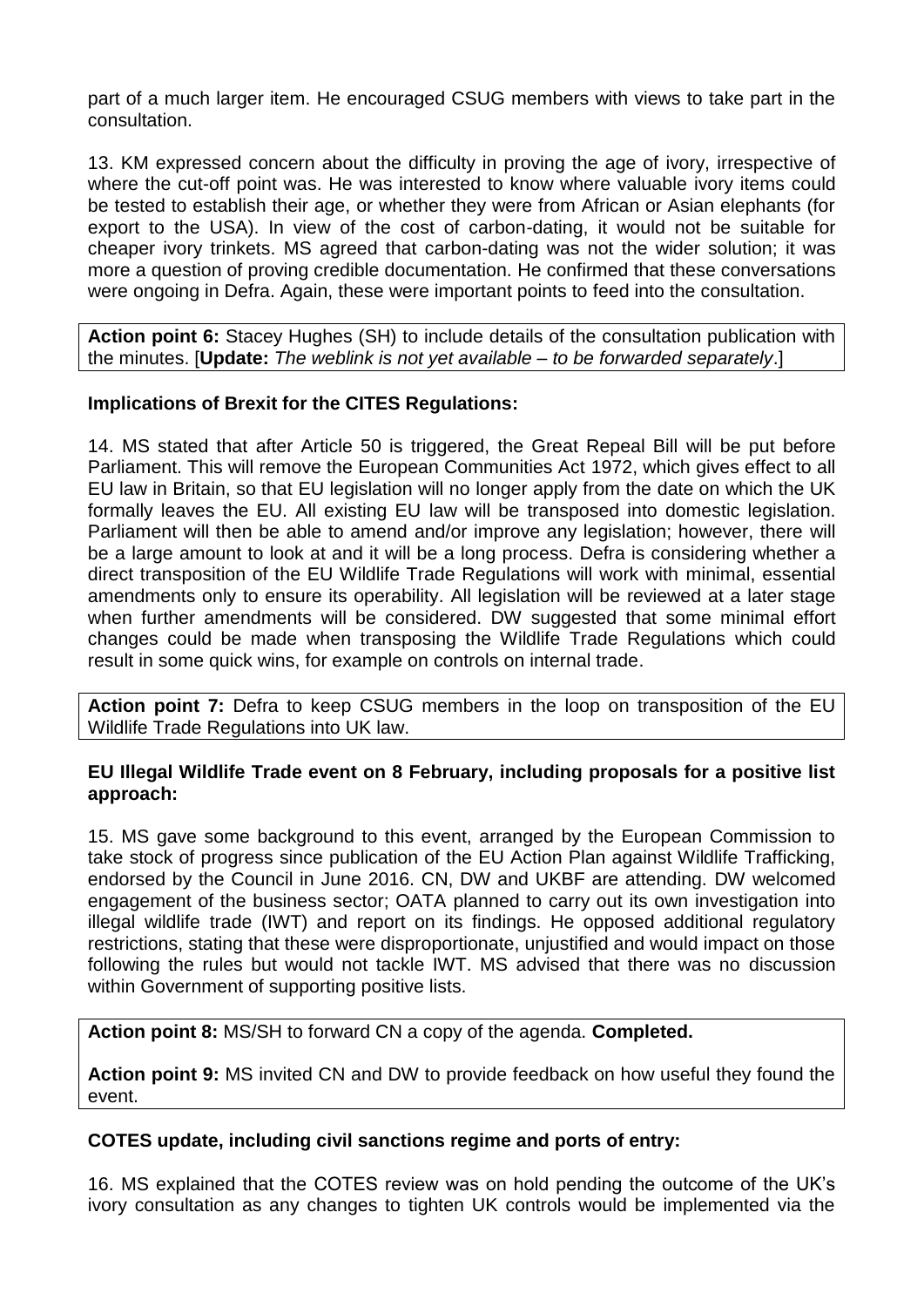COTES Regulations. There is still work to be done on how a civil sanctions regime would operate. MS understood concerns, particularly in respect of live animals, around aligning CITES ports of entry and exit (POEE) with Border Inspection Posts (BIPs), which would leave only Gatwick and Heathrow. Graham Irving explained that Manchester and Birmingham were commonly used as POEE as they were equipped to deal with large volumes. DW suggested that when the UK has left the EU, we will no longer be required to align POEE and BIPs. An option would therefore be to leave this aspect of COTES until after EU exit.

## **A10s for rehomed raptors:**

17. In answer to a previously-submitted question about the number of Article 10 applications received in the last 12 months for found or rehomed, captive-bred raptors for which the previous owner could not be traced, Francine Nicholls replied that in the period from 1 January to 31 December 2016 APHA had received 8 such applications, source code 'U': APHA had issued 5 certificates and refused 3.

## **Update on proposals for upgrading Unicorn:**

18. This was covered under the earlier agenda item on APHA BIP and other charging.

## **Establishing CITES species for which CITES permits will be issued:**

19: JC clarified that this item concerned whether Species+ was up to date. He had in mind an incident during which a large consignment of Goliath frogs were seized by UKBF following confusion over the export quota.

### **Action point 10:** BM and JC to discuss this offline.

### **Update on the Law Commission's review of wildlife law:**

20. Since publication of the Commission's report, the EU exit vote has changed the review's context considerably. MS advised that the Commission's proposals will feature in broader considerations of what the UK's wildlife law will look like post-EU.

#### **Documentary requirements for importing captive-bred, European bird species from other EU Member States; Closed ringing regulations and ring sizes – update; & General licences v class licence:**

21. MS mentioned that the proposed changes to trade in captive birds have been notified to the European Commission and that we are currently in a standstill period to allow the Commission and Member States the opportunity to comment. He was aware that a separate meeting was being offered by Defra's Birds and Wildlife Management team, with Natural England, to the International Ornithological Association and British Bird Council to discuss issues relating to captive birds in detail.

### **Restructuring of Defra's wildlife teams:**

22. MS outlined a number of staff changes since the last meeting with the International team carrying a number of vacancies. DW and Jane Elliott-Malpass had left the Department, and MS was moving on to a new post at the end of January, bringing together teams working on European protected species and invasives; birds, wildlife management,